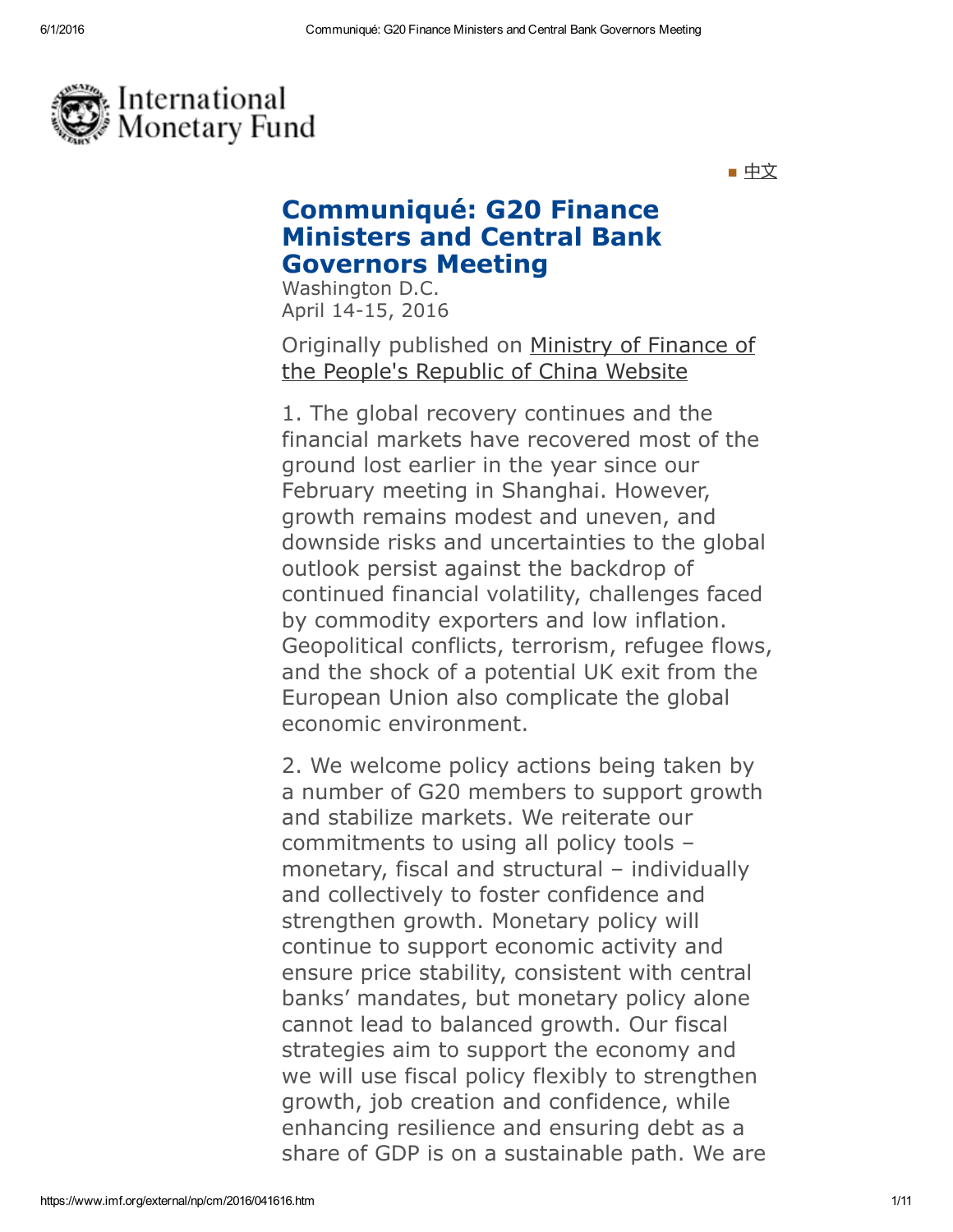also making tax policy and public expenditure more growth-friendly, including by prioritizing high-quality investment. Furthermore, we will continue to explore policy options, tailored to country circumstances, that the G20 countries may undertake as necessary to support growth and respond to potential risks. We reiterate that excess volatility and disorderly movements in exchange rates can have adverse implications for economic and financial stability. We will consult closely on exchange markets. We reaffirm our previous exchange rate commitments, including that we will refrain from competitive devaluations and we will not target our exchange rates for competitive purposes. We will resist all forms of protectionism. We will carefully calibrate and clearly communicate our macroeconomic and structural policy actions to reduce policy uncertainty, minimize negative spillovers and promote transparency.

3. We have made concrete progress in our enhanced structural reform agenda with support of the OECD, the IMF and other IOs. We have identified and agreed to the priority areas, based on which by July we will further develop and agree upon a set of guiding principles as a reference guide to national reform actions. We will benefit from the priority areas and guiding principles that will be applied in a flexible way to allow members to account for their specific national circumstances. We look forward to proposals for a set of indicators to help monitor and assess our efforts and progress with structural reforms and challenges, taking into account diversity of country circumstances for endorsement at our July meeting. We agreed on the approach to combine our investment strategies with the growth strategies, and remain committed to the effective and timely implementation of our growth strategies. We are reviewing and updating our structural and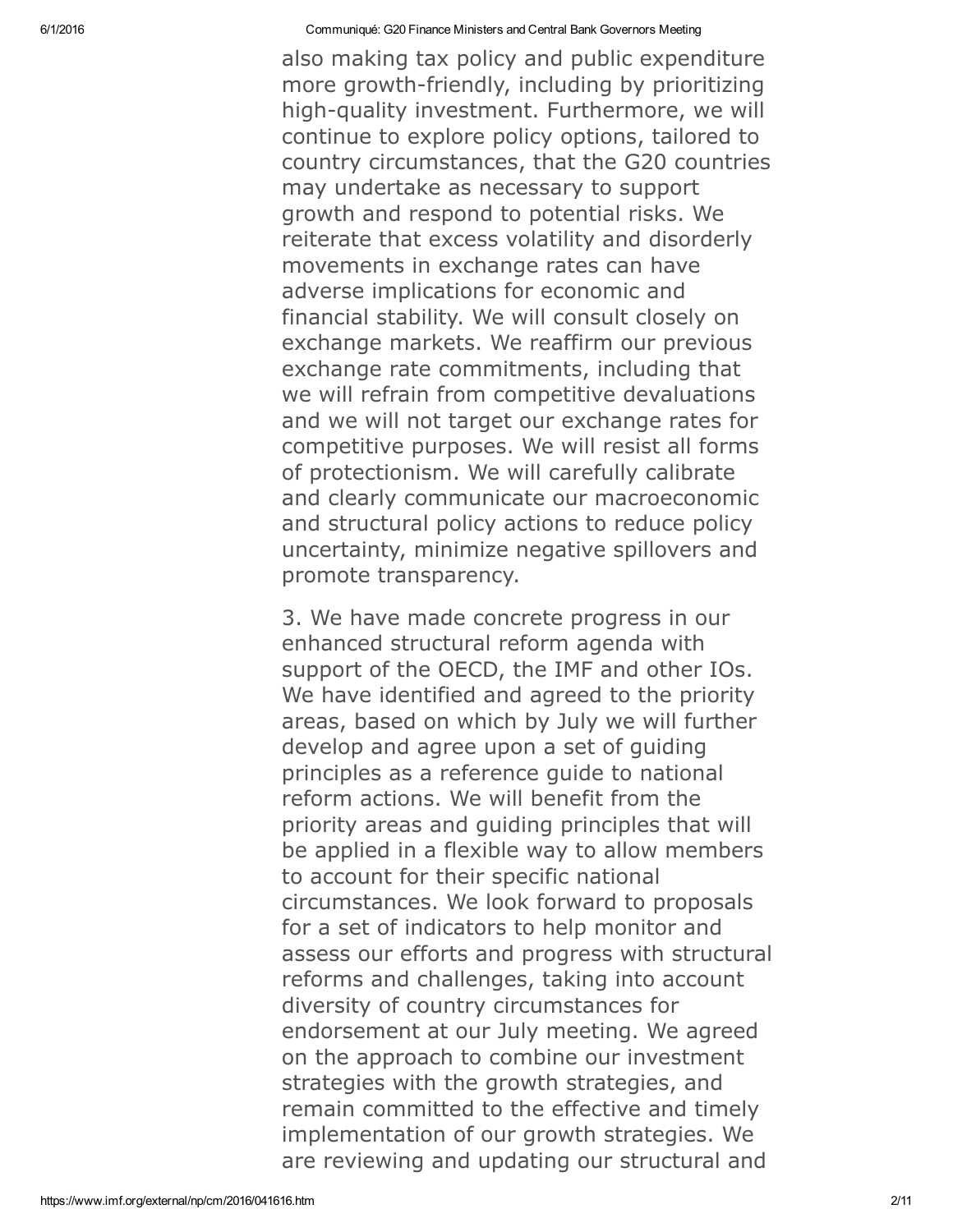macroeconomic policies in our growth strategies, including through an enhanced peer review process, to ensure they remain relevant to evolving economic conditions and consistent with the collective growth ambition set by the Brisbane Summit. We will explore further steps to revitalize global trade, lift quality investment and boost innovation as engines for growth. We remain committed to promoting greater inclusiveness and reducing excessive global imbalances.

4. We reaffirm our commitment to advancing the investment agenda with focus on infrastructure, both in terms of quantity and quality. We encourage MDBs to carry out the action plan to optimize their balance sheets as well as take joint actions to formulate quantitative ambition for high quality projects and support infrastructure investment, including catalyzing private sector funding. We look forward to further work on launching the Global Infrastructure Connectivity Alliance to enhance the synergy and cooperation of infrastructure programs, including those at regional level. We will develop a policy guidance note to promote diversified financing instruments for infrastructure and SMEs. We welcome and support the effective implementation of the G20/OECD Corporate Governance and SME Financing Principles as well as the G20 Action Plan on SME Financing as guidance. We welcome the Knowledge Sharing Report submitted by the Global Infrastructure Hub.

5. We are taking actions to continue strengthening the stability and resilience of the international monetary system. We support the work to further strengthen the global financial safety net with the IMF at its center, including through more effective cooperation between the IMF and regional financing arrangements. We also support the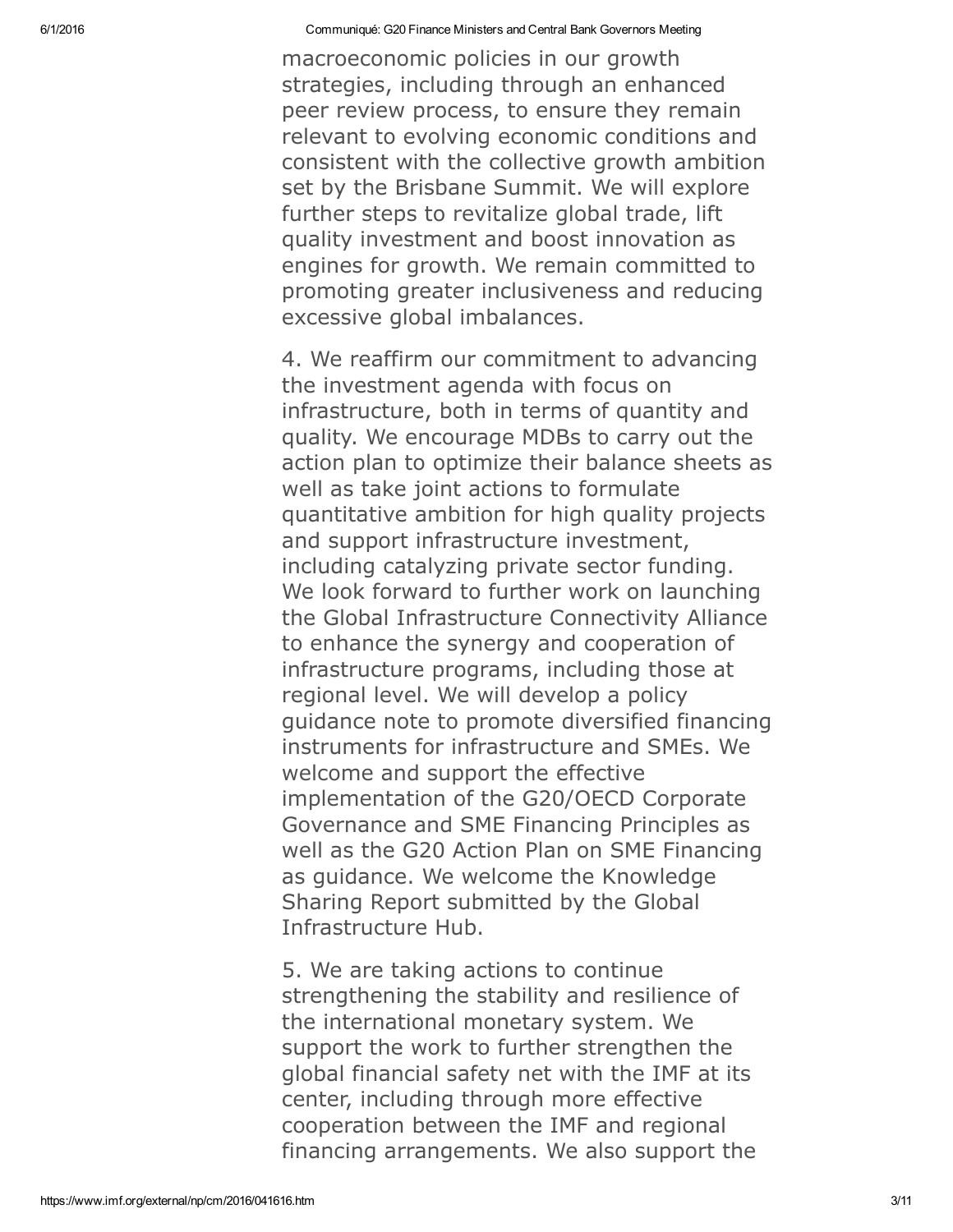work to improve the IMF's toolkit. We reaffirm our commitment to a strong, quota-based, and adequately resourced IMF. We look forward to the completion of the 15th General Review of Quotas, including a new quota formula, by the 2017 Annual Meetings. We reaffirm that any realignment under the 15th review in quota shares is expected to result in increased shares for dynamic economies in line with their relative positions in the world economy, and hence likely in the share of emerging market and developing countries as a whole. We look forward to the outcomes of the World Bank Group's shareholding review in accordance with the agreed roadmap and timeframe. To facilitate more orderly, timely and predictable sovereign debt restructuring processes, we are working to foster greater dialogue among official creditors and debtors and to promote the incorporation of enhanced contractual clauses into sovereign bonds. We welcome progress made in Argentina's effort to end a decade-long dispute and regain access to international capital markets. Building on the work of the IMF, BIS, FSB and OECD, we will continue enhancing the monitoring and analysis of capital flows and risks stemming from capital flow volatility. We welcome the IMF's ongoing work to review country experiences and policies in dealing with capital flows and identify emerging issues. We also note that the OECD is reviewing its Code on Liberalization of Capital Movements. We will discuss the size of the Special Drawing Rights (SDR) during the 11th Basic Period of SDR and reporting official reserves in SDR. We support the examination of possible broader use of SDR.

6. We reiterate our commitments to finalizing remaining core elements and support the timely, full and consistent implementation of our agreed financial sector reform agenda, including the Basel III and total loss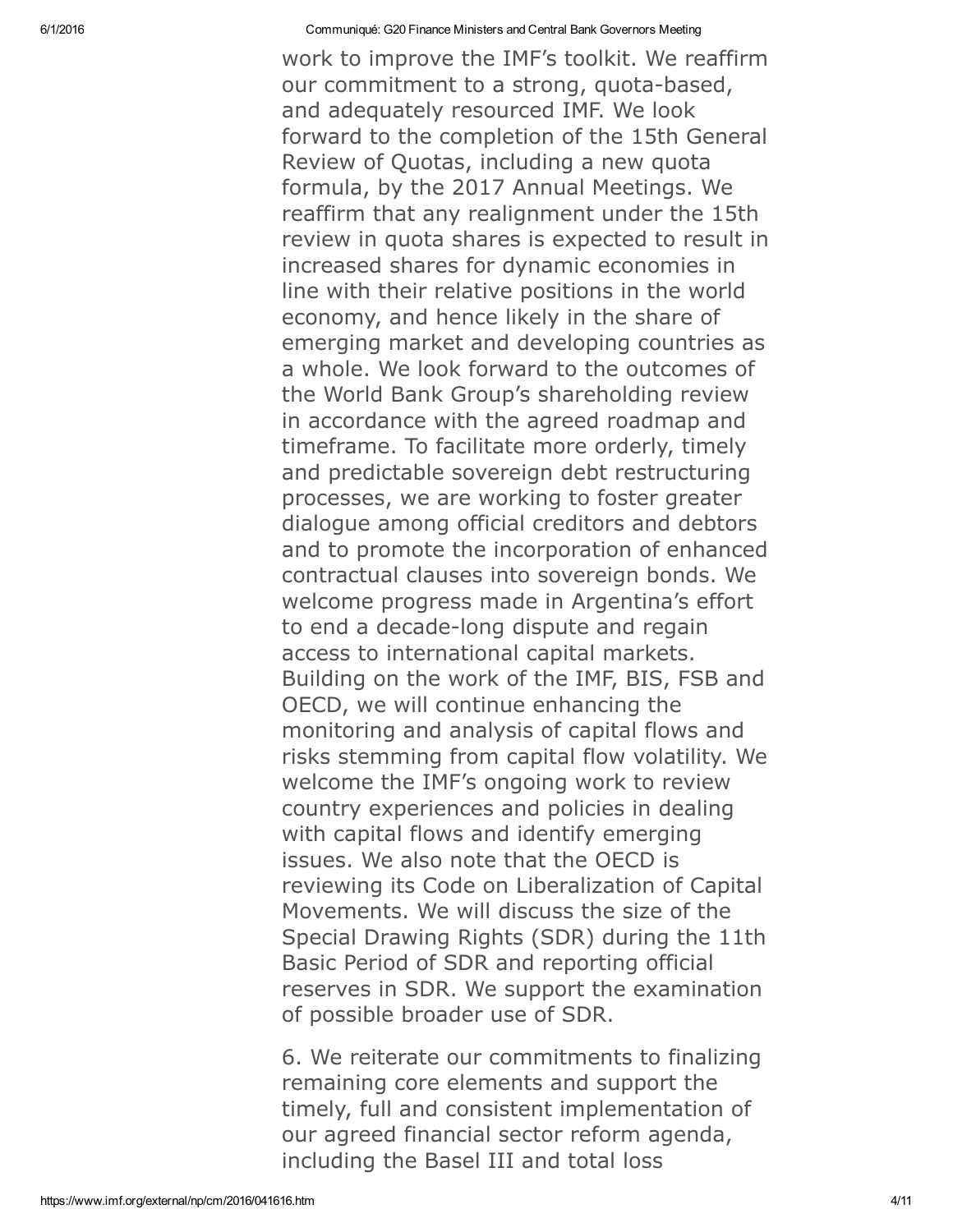absorbing capacity (TLAC) standard. We also reiterate our support for the work by the Basel Committee to refine elements of Basel III framework to ensure its coherence and maximize its effectiveness without further significantly increasing overall capital requirements across the banking sector. We will continue to enhance the monitoring of implementation and effects of reforms to ensure their consistency with our overall objectives, including by addressing any material unintended consequences. We look forward to the coordinated work by the IMF, FSB and BIS to take stock of international experiences with macro-prudential frameworks and tools, to help promote effective macro-prudential policies and report back by our next meeting. We welcome the FSB's work in cooperation with other standard setting bodies to assess holistically the extent, drivers and possible persistence of shifts in market liquidity across jurisdictions and asset classes and consider policy measures if necessary. We look forward to its planned public consultation in mid2016 on policy recommendations to address structural vulnerabilities associated with asset management activities. We look forward to the FSB peer review report on country-specific implementation of the FSB policy framework for shadow banking entities, and call upon the membership to address identified gaps and on the FSB to evaluate the case for further policy recommendations if appropriate. We reiterate our commitment to expediting implementation of the Principles for Financial Market Infrastructures, and to progressing on the work to enhance central counterparty resilience, recovery planning and resolvability, including on cross-border cooperation arrangements such as Crisis Management Groups, and look forward to the report by the FSB in September. We support the work by the FSB, FATF, World Bank Group, OECD and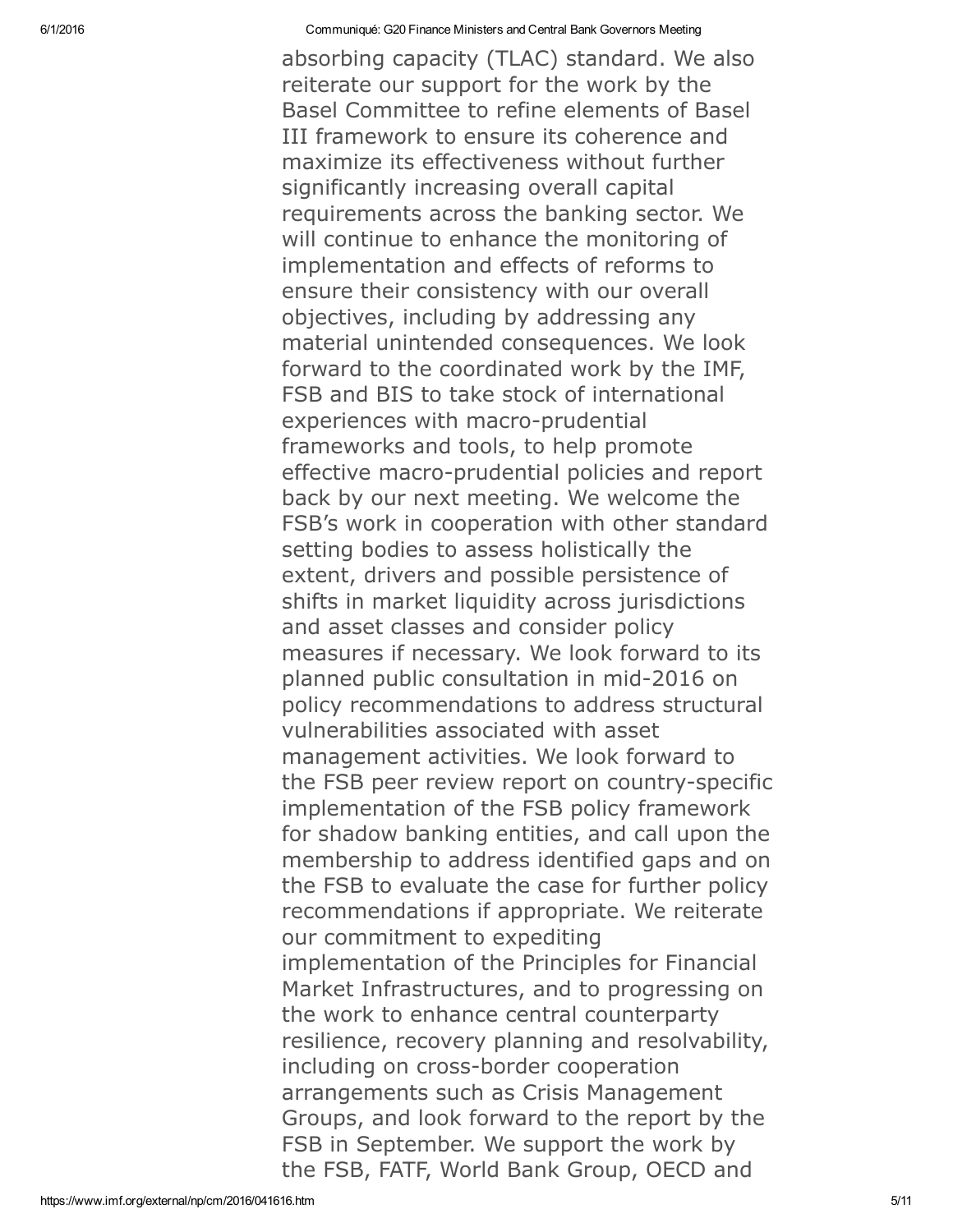IMF to assess and address, as appropriate, the decline in correspondent banking services including under the FSB-coordinated action plan, and ask for a report on progress to be sent to the Summit. We reaffirm our support for the work of the GPFI on enhancing SME financing, promoting digital financial inclusion and improving data collection and indicators.

7. We reiterate our commitment to timely and widespread implementation of the G20/OECD BEPS package and encourage all relevant and interested countries and jurisdictions to join the new inclusive framework on an equal footing quickly, noting its first meeting will be in June. The G20 strongly reaffirms the importance of effective and widespread implementation of the internationally agreed standards on transparency. Therefore we call on all relevant countries including all financial centers and jurisdictions, which have not committed to implement the standard on automatic exchange of information by 2017 or 2018 to do so without delay and to sign the Multilateral Convention. We expect that by the 2017 G20 Summit all countries and jurisdictions will upgrade their Global Forum rating to a satisfactory level. We mandate the OECD working with G20 countries to establish objective criteria by our July meeting to identify non-cooperative jurisdictions with respect to tax transparency. Defensive measures will be considered by G20 members against non-cooperative jurisdictions if progress as assessed by the Global Forum is not made. We look forward to the Global Forum report on transparency and information exchange for tax purposes before the end of the year. We welcome the collective and continuous efforts by countries and international organizations to build capacity on tax matters for developing economies. We encourage G20 members to consider committing to the principles of the Addis Tax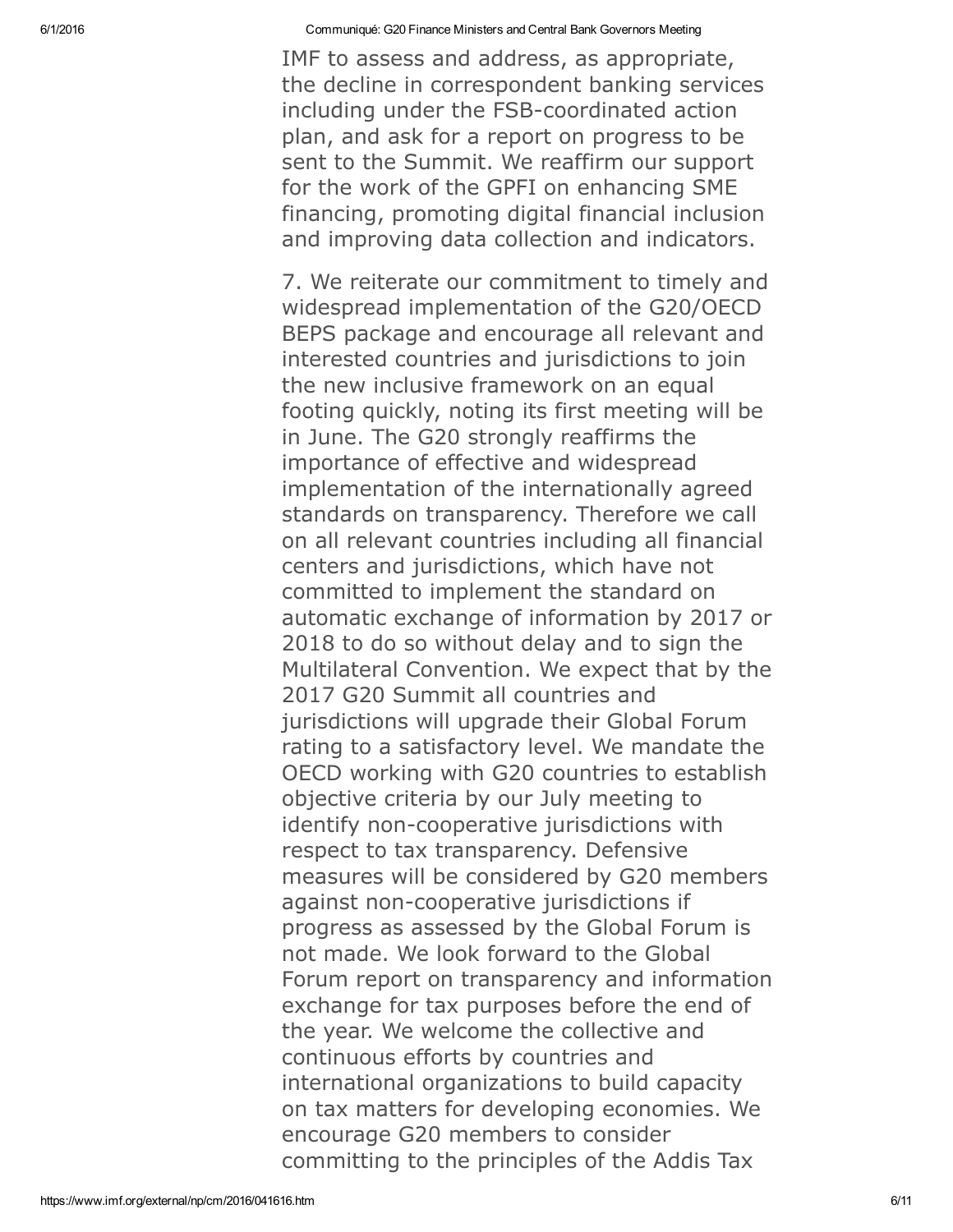Initiative.

8. The G20 reiterates the high priority it attaches to financial transparency and effective implementation of the standards on transparency by all, in particular with regard to the beneficial ownership of legal persons and legal arrangements. Improving the transparency of the beneficial ownership of legal persons and legal arrangements is vital to protect the integrity of the international financial system, and to prevent misuse of these entities and arrangements for corruption, tax evasion, terrorist financing and money laundering. The G20 reiterates that it is essential that all countries and jurisdictions fully implement the FATF standards on transparency and beneficial ownership of legal persons and legal arrangements and we express our determination to lead by example in this regard. We particularly stress the importance of countries and jurisdictions improving the availability of beneficial ownership information to, and its international exchange between, competent authorities for the purposes of tackling tax evasion, terrorist financing and money laundering. We ask the FATF and the Global Forum on Transparency and Exchange of Information for Tax Purposes to make initial proposals by our October meeting on ways to improve the implementation of the international standards on transparency, including on the availability of beneficial ownership information, and its international exchange.

9. We reaffirm our resolve to combat decisively and tackle all sources, techniques and channels of terrorist financing. We call on all countries and jurisdictions to join us in these efforts, including through swift and effective implementation of FATF standards, the new Consolidated Strategy on Combating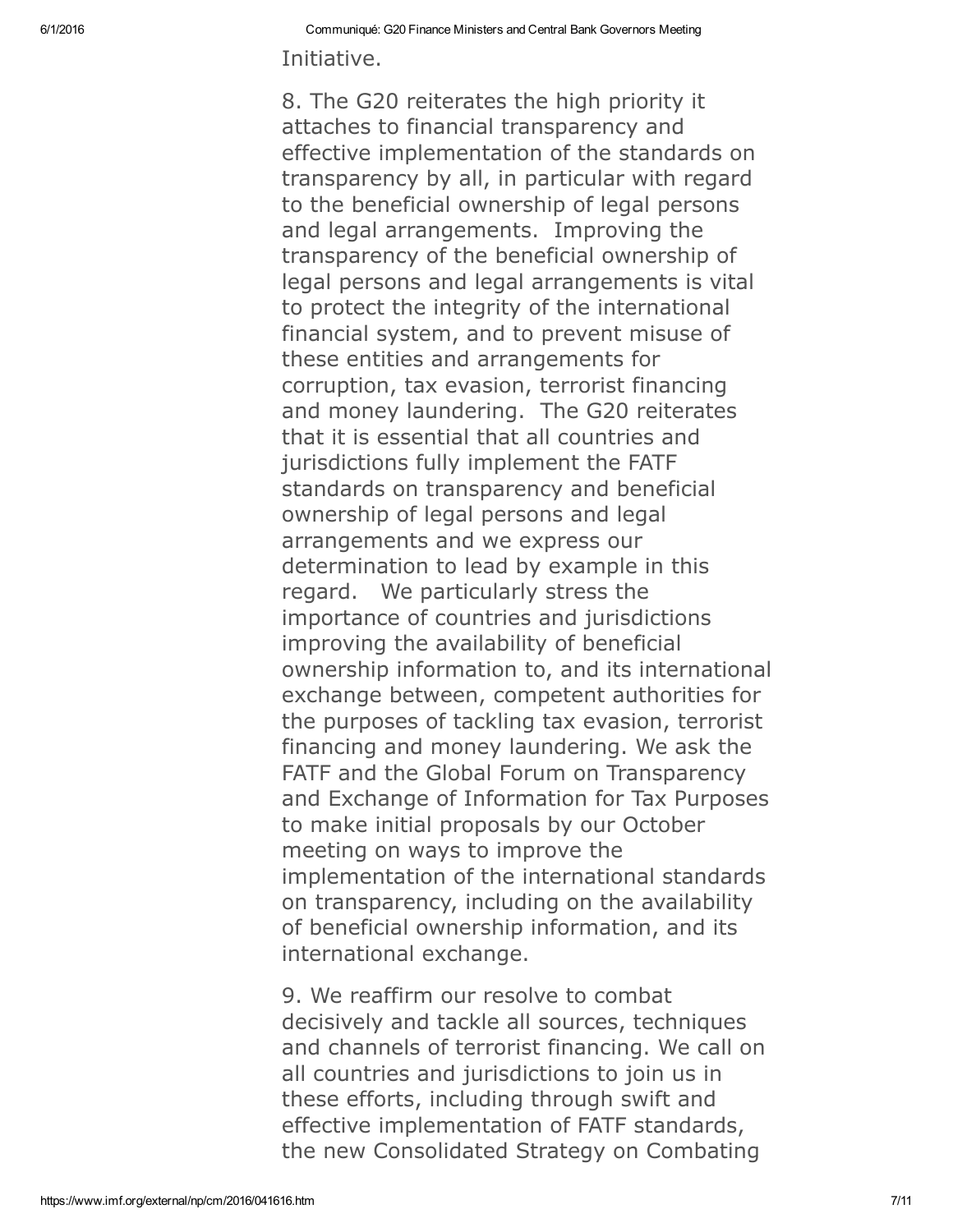Terrorist Financing, and provisions of the UN Security Council Resolution 2253. We ask the FATF, working with the relevant IOs, to strengthen its work on identifying and tackling loopholes and deficiencies that remain in the financial system and ensure that the FATF standards are effective and comprehensive, and fully implemented. We call on the FATF-style regional bodies to be vigorous partners. We call on the IMF, OECD, FSB, and the World Bank Group to support FATF in addressing the evolving challenges by bringing in their own analysis, within their respective areas of expertise, of the sources, techniques and channels of illicit financial flows.

10. We welcome the progress made by the G20 Green Finance Study Group (GFSG) in identifying challenges to mobilize private capital for green investment. Many of these challenges can be addressed by financial innovations, knowledge sharing and capacity building, risk analysis and international cooperation. We ask the GFSG to develop, for consideration by countries, more specific options for developing green banking, scalingup the green bond market, supporting the integration of environmental factors by institutional investors, and developing ways for measuring progress of green financial activities, as part of its synthesis report to be delivered by July.

11. Recognizing the importance of the operating entities of the financial mechanism of the United Nations Framework Convention on Climate Change, we welcome the endorsement of the Strategic Plan for the Green Climate Fund (GCF) and call for the Fund's continued efforts to scale up its operations. We reiterate our call for timely implementation of the Paris Agreement on Climate Change and the commitments made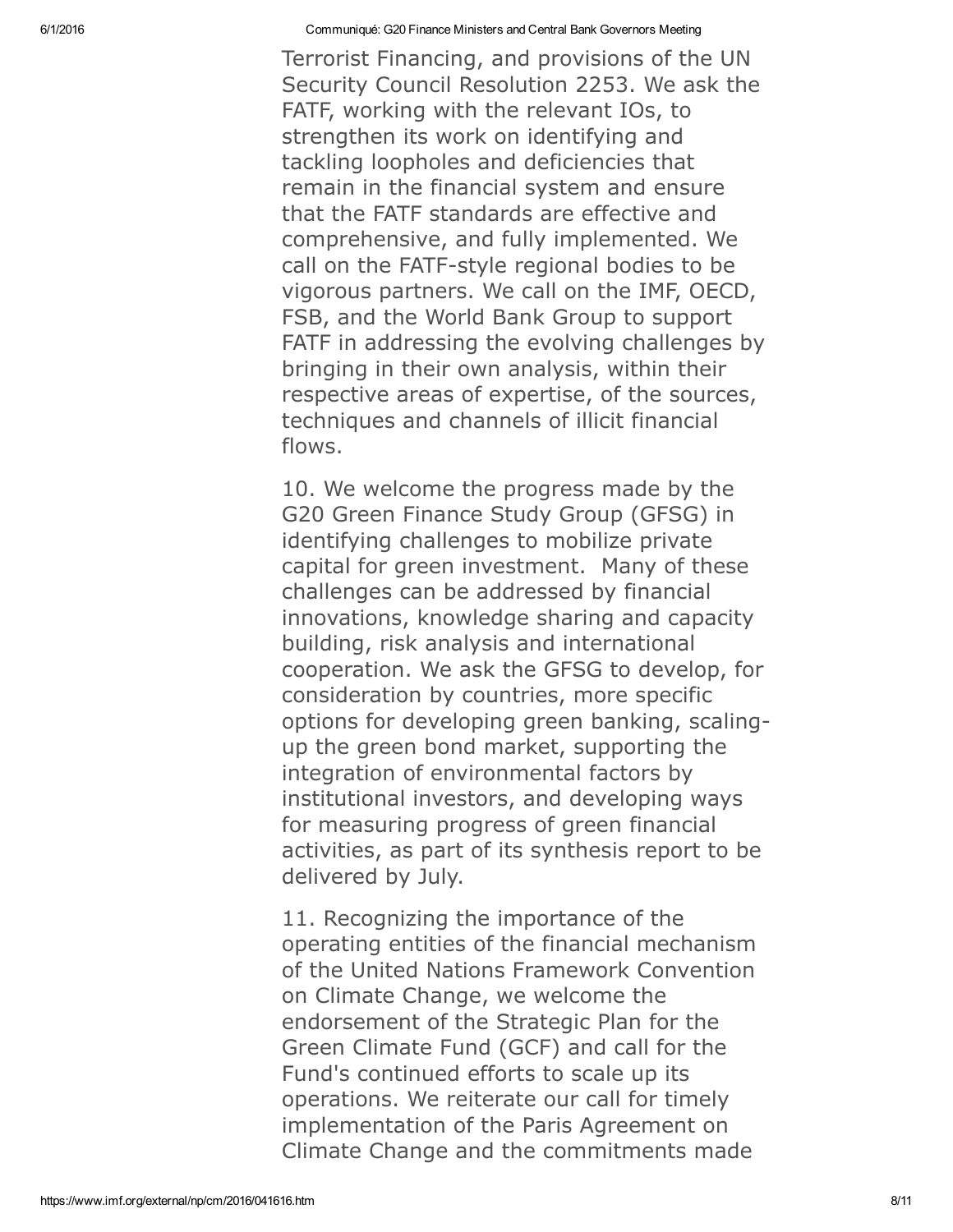by developed countries and international organizations and announcements made by other countries on climate finance. We affirm the importance of monitoring and transparency of climate finance. We ask the Climate Finance Study Group (CFSG) to finalize this year's work and report back to us at our July Meeting. We reaffirm our commitment to implementing the 2030 Agenda for Sustainable Development.

12. We reaffirm our commitment to rationalize and phase-out inefficient fossil fuel subsidies that encourage wasteful consumption, over the medium term, recognizing the need to support the poor. Further, we encourage all G20 countries to consider participation in the voluntary peer review of inefficient fossil fuel subsidies that encourage wasteful consumption.

## Annex

Reports received

1. IMF paper on A Guiding Framework on Structural Reforms, March 2016.

2. OECD note on Structural Reform Priorities for the G-20, April 2016.

3. G20/OECD Progress report on diversification of financial instruments and related guidance.

4. G20/GIH Knowledge sharing report.

5. OECD Financing SME and Entrepreneurs 2016: An OECD Scoreboard, April 2016.

*6.* The OECD Code of Liberalisation of Capital Movements: recent developments, report by the OECD.

7. FSB's Task Force on Climate-Related Financial Disclosures: Phase I Report: April 2016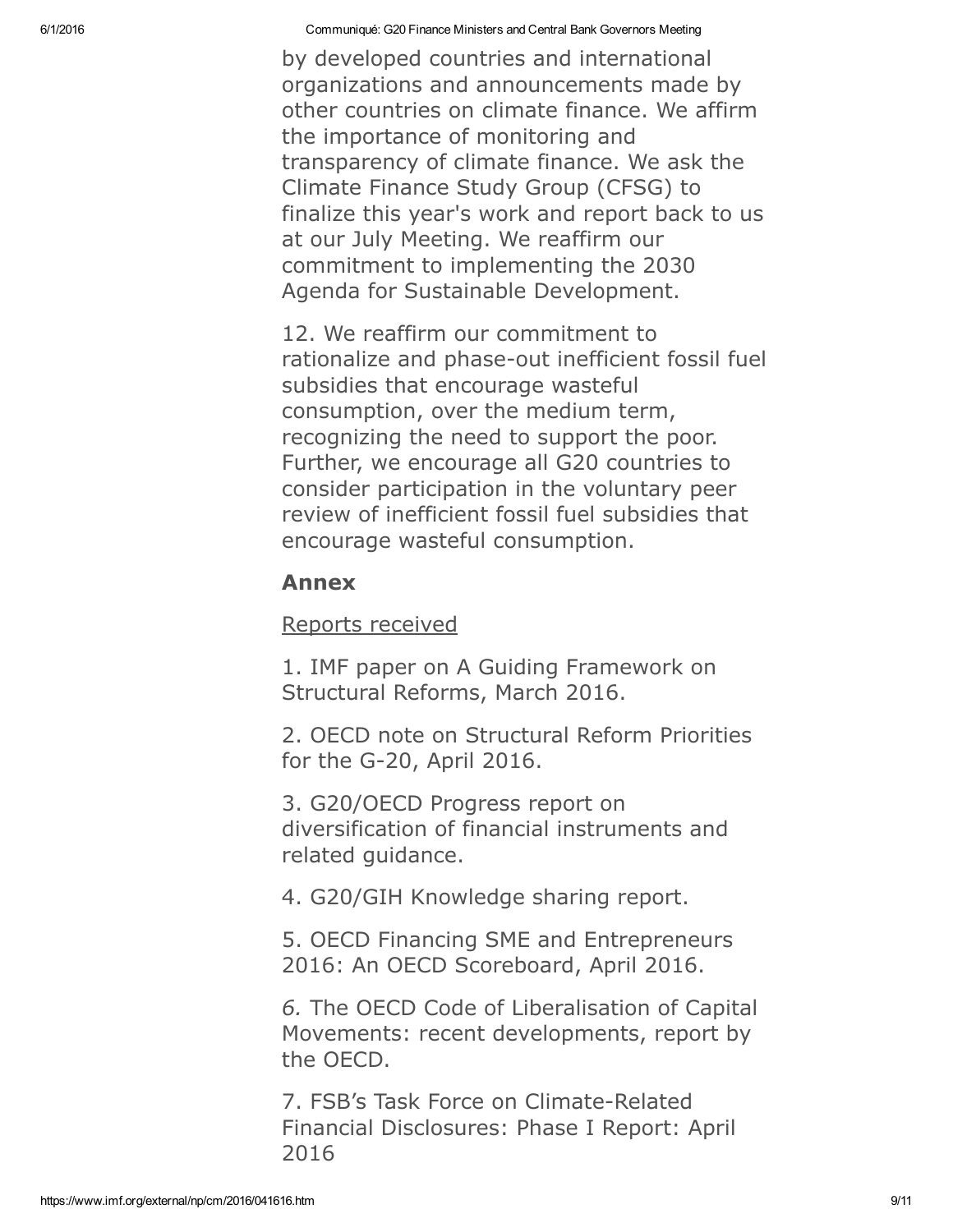8. OECD Secretary-General's Report to G20 Finance Ministers, Update on Tax Transparency.

9. OECD Survey of Large Pension Funds and Public Pension Reserve Funds.

## Issues for further action

1. We request the Framework Working Group (FWG) to further work on the guiding principles as well as the proposed structural reform indicator system, with the aim to submit for the Deputies' review in June and for our endorsement in July. Recognizing the analytical work by the IMF and the OECD, we call on the IMF, the OECD and other IOs to continue to provide technical support on the enhanced structural reform agenda.

2. We ask the IMF, OECD and WBG to update the assessment of the implementation of key commitments in our growth strategies, as well as of progress towards our collective growth ambition as defined in Brisbane, and report back to us by our meeting in July.

3. We ask relevant IOs to provide assessments of developments in trade and investment to inform our revised growth strategies for the next FWG meeting.

4. We ask the WBG, OECD and other relevant IOs to provide draft outcome documents regarding the priorities of 2016 investment agenda, leading to the final deliverables for our July meeting.

5. We look forward to the development of assessment methodology of the G20/OECD Principles of Corporate Governance.

6. We look forward to the FSB's second annual report on implementation and effects of regulatory reforms, which will reflect key outcomes from the FSB's workshop in May.